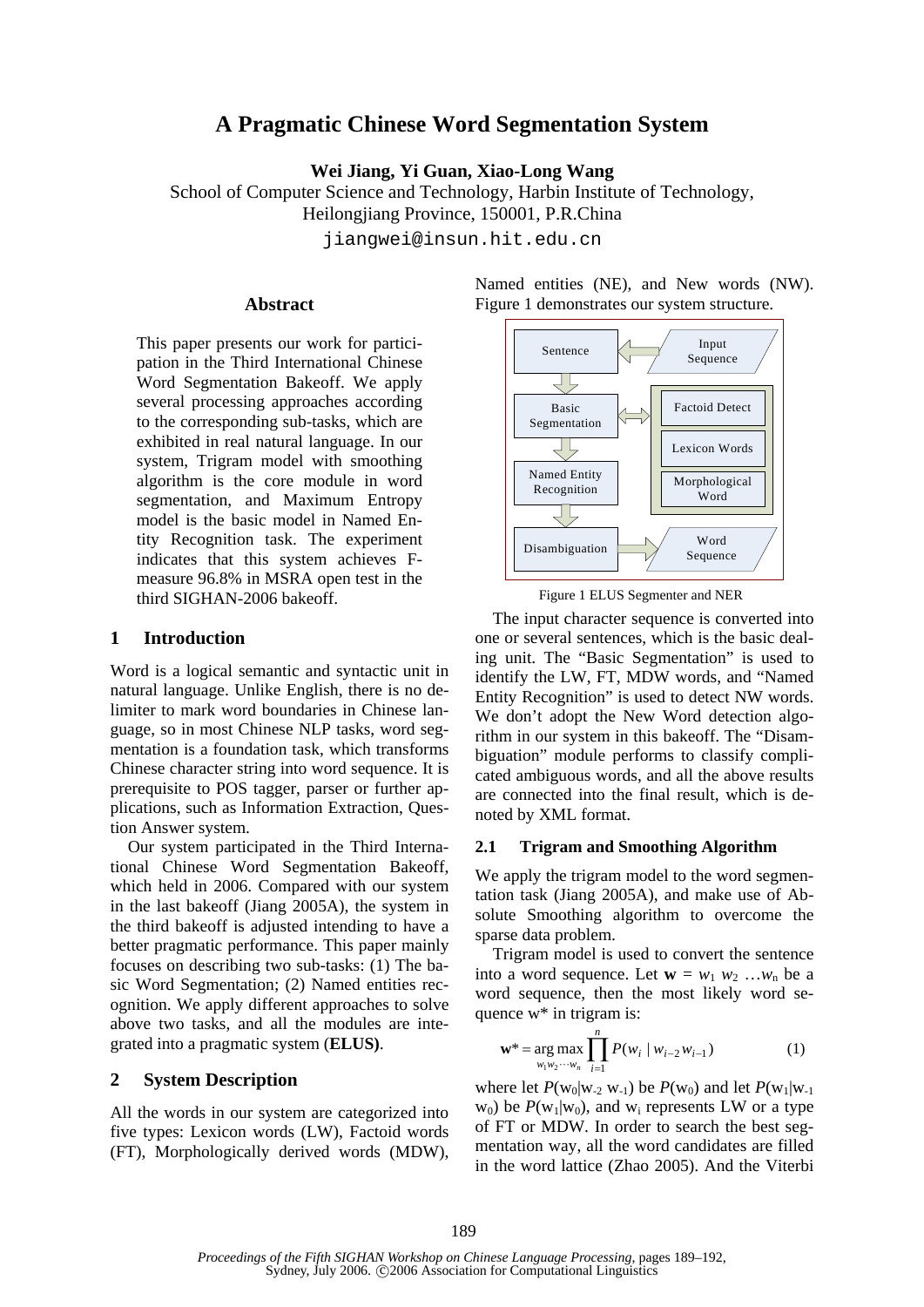algorithm is used to search the best word segmentation path.

FT and MDW need to be detected when constructing word lattice (detailed in section 2.2). The data structure of lexicon can affect the efficiency of word segmentation, so we represent lexicon words as a set of TRIEs, which is a treelike structure. Words starting with the same character are represented as a TRIE, where the root represents the first Chinese character, and the children of the root represent the second characters, and so on (Gao 2004).

When searching a word lattice, there is the zero-probability phenomenon, due to the sparse data problem. For instance, if there is no cooccurence pair "我们/吃/香蕉"(we eat bananas) in the training corpus, then  $P(\overline{\Phi}$ 蕉|我们, 吃) = 0. According to formula (1), the probability of the whole candidate path, which includes "我们/吃/ 香蕉" is zero, as a result of the local zero probability. In order to overcome the sparse data problem, our system has applied Absolute Discounting Smoothing algorithm (Chen, 1999).

$$
N_{1+}(w_{i-n+1}^{i-1}\bullet) = \{w_i : c(w_{i-n+1}^{i-1}w_i) > 0\} \tag{2}
$$

The notation  $N_{1+}$  is meant to evoke the number of words that have one or more counts, and the • is meant to evoke a free variable that is summed over. The function  $c()$  represents the count of one word or the cooccurence count of multiwords. In this case, the smoothing probability

$$
p(w_i | w_{i-n+1}^{i-1}) = \frac{\max\{c(w_{i-n+1}^i) - D, 0\}}{\sum_{w_i} c(w_{i-n+1}^i)}
$$
  
+  $(1 - \lambda) p(w_i | w_{i-n+2}^{i-1})$  (3)

where, ⎟ ⎟ ⎟ ⎠ ⎞  $\mathsf I$  $\mathsf I$  $\mathsf I$ ⎝ ⎛  $-\lambda = \frac{D}{\sum_{i=1}^n N_{1+}} (w_{i-n+1}^{i-1})$  $\sum_{w_i}^{\mathbf{D}} c(w_{i-n+1}^i)^{N_{1+}(w_{i-n+1}^{i-1}\bullet)}$  $(w_{i-n+1}^l)$  $1 - \lambda = \frac{D}{\sum_{i=1}^{n} N_{i+1}(w_{i-n+1}^{i-1})}$ 1 *i i n w i i n*  $N_{1+}$  (w *c w D i*  $\lambda = \frac{E}{\sqrt{1 + (W_{i-n+1}^{l-1} \bullet)}}$  (4)

Because we use trigram model, so the maximum n may be 3. A fixed discount D  $(0 \leq D \leq 1)$ can be set through the deleted estimation on the training data. They arrive at the estimate

$$
D = \frac{n_1}{n_1 + 2n_2} \tag{5}
$$

where  $n_1$  and  $n_2$  are the total number of n-grams with exactly one and two counts, respectively.

After the basic segmentation, some complicated ambiguous segmentation can be further disambiguated. In trigram model, only the previous two words are considered as context features, while in disambiguation processing, we can use the Maximum Entropy model fused more features (Jiang 2005B) or rule based method.

## **2.2 Factoid and Morphological words**

All the Factoid words can be represented as regular expressions. So the detection of factoid words can be achieved by Finite State Automaton(FSA). In our system, the following categories of factoid words can be detected, as shown in table 1.

| Table I ractorul woru categories |                                |                                                     |  |  |
|----------------------------------|--------------------------------|-----------------------------------------------------|--|--|
| FT type                          | Factoid word                   | Example                                             |  |  |
| Number                           | Integer, real,<br>percent etc. | 2910, 46.12%, $\pm$ +<br>九,三千七百二十                   |  |  |
| Date                             | Date                           | 2005年5月12日                                          |  |  |
| Time                             | Time                           | $8:00, +\frac{1}{10} - \frac{1}{10} + \frac{1}{10}$ |  |  |
| English                          | English word,                  | How, are, you                                       |  |  |
| <b>WWW</b>                       | Website, IP<br>address         | http://www.hit.edu.cn<br>192.168.140.133            |  |  |
| email                            | Email                          | elus@google.com                                     |  |  |
| phone                            | Phone, fax                     | 0451-86413322                                       |  |  |

Table 1 Factoid word categorie

Deterministic FSA (DFA) is efficient because a unique "next state" is determined, when given an input symbol and the current state. While it is common for a linguist to write rule, which can be represented directly as a non-deterministic FSA (NFA), i.e. which allows several "next states" to follow a given input and state.

Since every NFA has an equivalent DFA, we build a FT rule compiler to convert all the FT generative rules into a DFA. e.g.

- " $\lt$  digit > -> [0..9];
- $\bullet$  < year > ::= < digit >{< digit >+} \frac{\math}{\*'';
- $\bullet \quad$  < integer > ::= {< digit >+};

where "->" is a temporary generative rule, and "::=" is a real generative rule.

As for the morphological words, we erase the dealing module, because the word segmentation definition of our system adopts the PKU standard.

#### **3 Named Entity Recognition**

We adopt Maximum Entropy model to perform the Named Entity Recognition. The extensive evaluation on NER systems in recent years (such as CoNLL-2002 and CoNLL-2003) indicates the best statistical systems are typically achieved by using a linear (or log-linear) classification algorithm, such as Maximum Entropy model, together with a vast amount of carefully designed linguistic features. And this seems still true at present in terms of statistics based methods.

Maximum Entropy model (ME) is defined over  $H \times T$  in segmentation disambiguation, where  $H$  is the set of possible contexts around target word that will be tagged, and *T* is the set of allowable tags, such as B-PER, I-PER, B-LOC, I-LOC etc. in our NER task. Then the model's conditional probability is defined as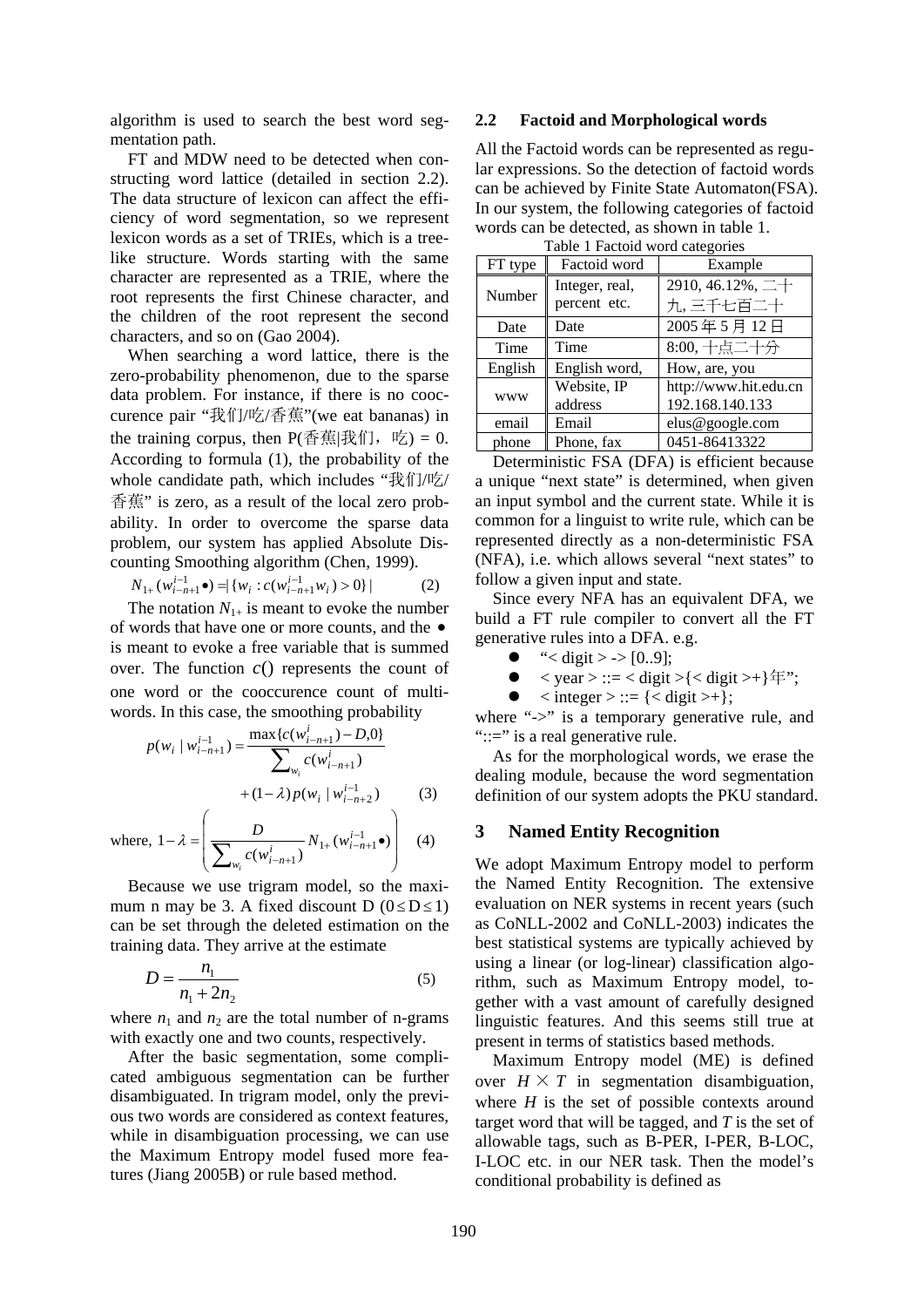$$
p(t | h) = \frac{p(h, t)}{\sum_{t' \in T} p(h, t')}
$$
 (6)

where 
$$
p(h,t) = \pi \mu \prod_{j=1}^{k} \alpha_j^{f_j(h,t)}
$$
 (7)

where *h* is the current context and *t* is one of the possible tags.

The several typical kinds of features can be used in the NER system. They usually include the context feature, the entity feature, and the total resource or some additional resources.

Table 2 shows the context feature templates.

Table<sup>2</sup> NER feature template<sup>1</sup>

| <b>Type</b>       | <b>Feature Template</b>                               |  |  |
|-------------------|-------------------------------------------------------|--|--|
| One order feature | $W_{i-2}$ , $W_{i-1}$ , $W_i$ , $W_{i+1}$ , $W_{i+2}$ |  |  |
| Two order feature | $W_{i-1:i}, W_{i:i+1}$                                |  |  |
| NER tag feature   | $t_{i-1}$                                             |  |  |

While, we only point out the local feature template, some other feature templates, such as long distance dependency templates, are also helpful to NER performance. These trigger features can be collected by Average Mutual Information or Information Gain algorithm etc.

Besides context features, entity features is another important factor, such as the suffix of Location or Organization. The following 8 kinds of dictionaries are usually useful (Zhao 2006):

| List Type         | Lexicon                   | Example       |  |  |  |
|-------------------|---------------------------|---------------|--|--|--|
| Word list         | Place lexicon             | 北京, 纽约, 马家沟   |  |  |  |
|                   | Chinese surname           | 张,王,赵,欧阳      |  |  |  |
|                   | Prefix of PER             | 老. 阿. 小       |  |  |  |
| String list       | Suffix of PLA             | 山,湖,寺,台,海     |  |  |  |
|                   | Suffix of ORG             | 会, 联盟, 组织, 局  |  |  |  |
| Character<br>list | <b>Character for CPER</b> | 军, 刚, 莲, 茵, 倩 |  |  |  |
|                   | <b>Character for FPER</b> | 科, 曼, 斯, 娃, 贝 |  |  |  |
|                   | Rare character            | 滗,胨,薅         |  |  |  |

Table 3 NER resource dictionary<sup>2</sup>

In addition, some external resources may improve the NER performance too, e.g. we collect a lot of entities for Chinese Daily Newspaper in 2000, and total some entity features.

However, our system is based on Peking University (PKU) word segmentation definition and PKU NER definition, so we only used the basic features in table 2 in this bakeoff. Another effect is the corpus: our system is training by the Chinese Peoples' Daily Newspaper corpora in 1998, which conforms to PKU NER definition. In the section 4, we will give our system performance with the basic features in Chinese Peoples' Daily Newspaper corpora.

## **4 Performance and analysis**

# **4.1 The Evaluation in Word Segmentation**

The performance of our system in the third bakeoff is presented in table 4 in terms of recall $(R)$ , precision(P) and F score in percentages. The score software is standard and open by SIGHAN.

| Table 4 MSRA test in SIGHAN2006 (%) |      |           |      |     |                           |      |
|-------------------------------------|------|-----------|------|-----|---------------------------|------|
| <b>MSRA</b> I                       |      | р         |      | 00V | $\mathbf{R}_{\text{oov}}$ |      |
| Close                               |      | 96.3 91.8 | 94.0 | 3.4 | 17.5                      | 99.1 |
| Open                                | 97.7 | 96.0      | 96.8 | 3.4 | 62.4                      |      |

Our system has good performance in terms of  $R_{iv}$  measure. The  $R_{iv}$  measure in close test and in open test are 99.1% and 98.9% respectively. This good performance owes to class-based trigram with the absolute smoothing and word disambiguation algorithm.

In our system, it is the following reasons that the open test has a better performance than the close test:

(1) Named Entity Recognition module is added into the open test system. And Named Entities, including PER, LOC, ORG, occupy the most of the out-of-vocabulary words.

(2) The system of close test can only use the dictionary that is collected from the given training corpus, while the system of open test can use a better dictionary, which includes the words that exist in MSRA training corpus in SIGHAN2005. And we know, the dictionary is the one of important factors that affects the performance, because the LW candidates in the word lattice are generated from the dictionary.

As for the dictionary, we compare the two collections in SIGHAN2005 and SIGHAN2006, and evaluating in SIGHAN2005 MSRA close test. There are less training sentence in SIGHAN2006, as a result, there is at least 1.2% performance decrease. So this result indicates that the dictionary can bring an important impact in our system.

Table 5 gives our system performance in the second bakeoff. We'll make brief comparison.

Table 5 MSRA test in SIGHAN 2005 (%)

| <b>MSRA</b> |      | D    | F    | <b>OOV</b> | $R_{\rm oov}$ |             |
|-------------|------|------|------|------------|---------------|-------------|
| Close       | 97.3 | 94.5 | 95.9 | 2.6        | 32.3          | 99.         |
| Open        | 98.0 | 96.5 | 97.2 | 2.6        | 59.0          | 99.0        |
|             |      | .11  |      |            |               | $1 \cdot 1$ |

Comparing table 4 with table 5, we find that the OOV is 3.4 in third bakeoff, which is higher than the value in the last bakeoff. Obviously, it is one of reasons that affect our performance.

In addition, based on pragmatic consideration, our system has been made some simplifier, for instance, we erase the new word detection algorithm and the is no morphological word detection.

 $\frac{1}{2} w_i$  – current word,  $w_{i-1}$  – previous word,  $t_i$  – current tag.

<sup>&</sup>lt;sup>2</sup> Partial translation: 北京 BeiJing,纽约 New york;张 Zhang,

王 Wang; 老 Old;山 mountain,湖 lake;局 bureau.